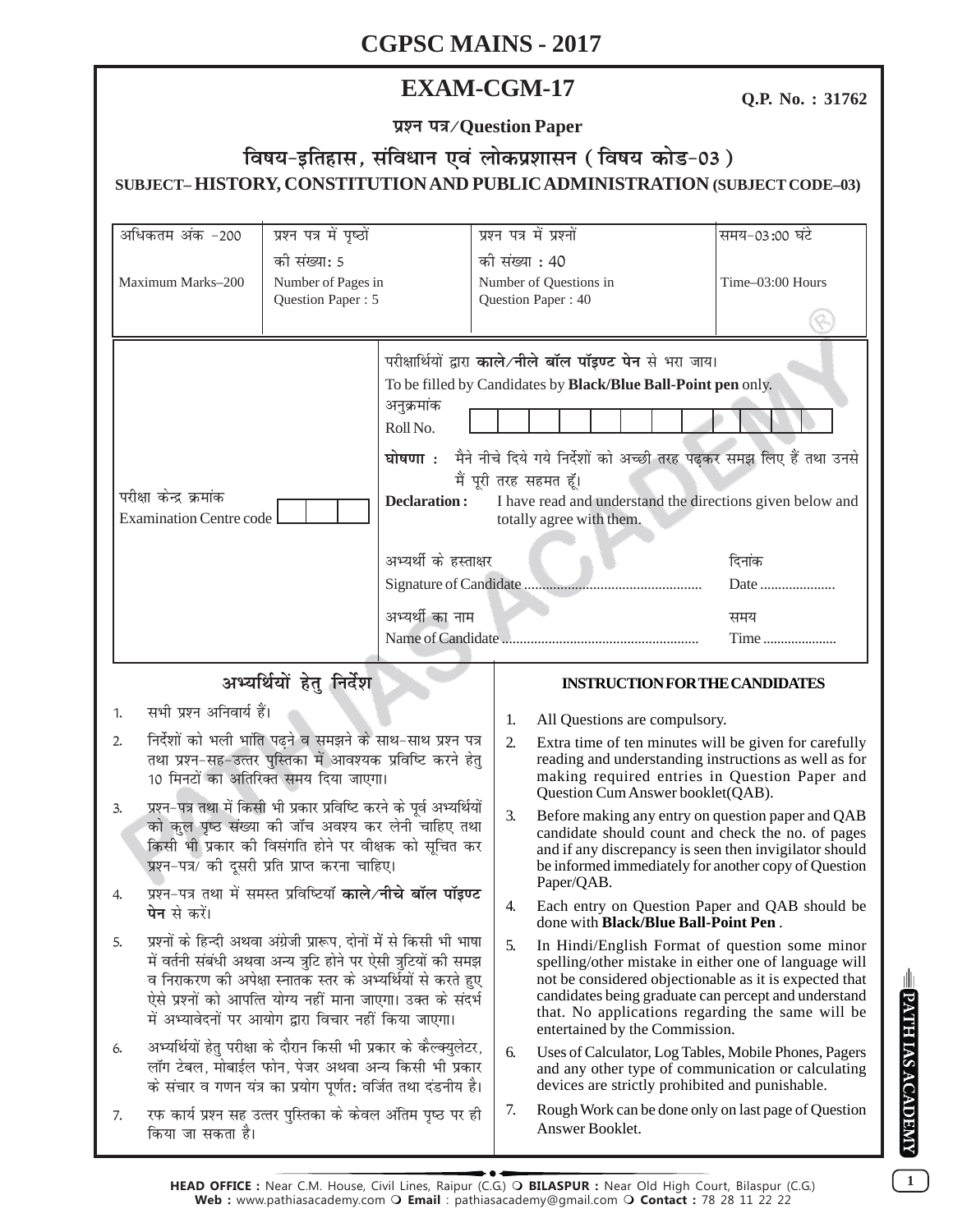#### **खण्ड-1**

#### **SECTION-1**

## ( उत्तर की शब्द सीमा-30, अंक-02)

#### भाग-1

1. सिन्धु सभ्यता के अन्तर्गत धातू-मूर्तियों पर टिप्पणी लिखिए।

Write a short note on the metal-sculpture of the Indus Civilization.

2. अशोक के परवर्ती किन्हीं चार मौर्य शासकों के नाम लिखिए।

Write names of any four Mauryan rulers after Ashoka.

3. विजयनगर राज्य में आनेवाले किन्हीं चार विदेशी यात्रियों के नाम लिखिए।

Write the names of any four foreign travellers who visited Vijayanagar Kingdom.

4. बक्सर युद्ध (1864) के क्या परिणाम थे ?

What were the consequences of the battle of Buxar (1864) ?

#### **भाग-2**

1. राष्टीय आन्दोलन में देवबंद शाखा का क्या योगदान था ?

What was the contribution of Deoband School in the National Movement ?

2. आर्य समाज के शैक्षणिक सधारों का उल्लेख कीजिए।

Describe the educational reforms of the Arya Samaj.

3. मेरठ-षड्यंत्र केस क्या था?

What was the Meerut-Conspiracy case ?

4. 1942 को भारत छोडो आन्दोलन क्यों शुरू किया गया? Why was the 1942 Quit India Movement started ?

## भाग-3

1. ताना भगत के बारे में आप क्या जानते हो ?

What do you know about Tana Bhagat ?

2. बस्तर की महारानी प्रफुल्ल कुमारी के मुख्य योगदान क्या थे ?

What were the main contribution of Queen Praphulla Kumari of Bastar?

3.  $\,$  दक्षिण कोसल के 'त्रिकलिंगाधिपति' सोमवंशी राजाओं के बारे में आप क्या जानते हो ?

What do you know about 'Trikalingadhipati' kings related with the Som Vansh or Soma dynasty of South Kosala ?

4. मराठा सुबेदार विठ्ठलराव दिनकर के काल की प्रमुख घटनाओं का विवरण दीजिए।

Give an account of the main events during the period of Maratha Subedar Vitthal Rao Dinkar.

#### भाग-4

1. क्रिप्स मिशन के मुख्य प्रस्ताव (कोई चार)।

Main proposals of Cripps Mission (any four).

2. लिखित और अलिखित संविधान से आप क्या समझते हैं ?

What do you understand by written and unwritten Constitution ?

**2**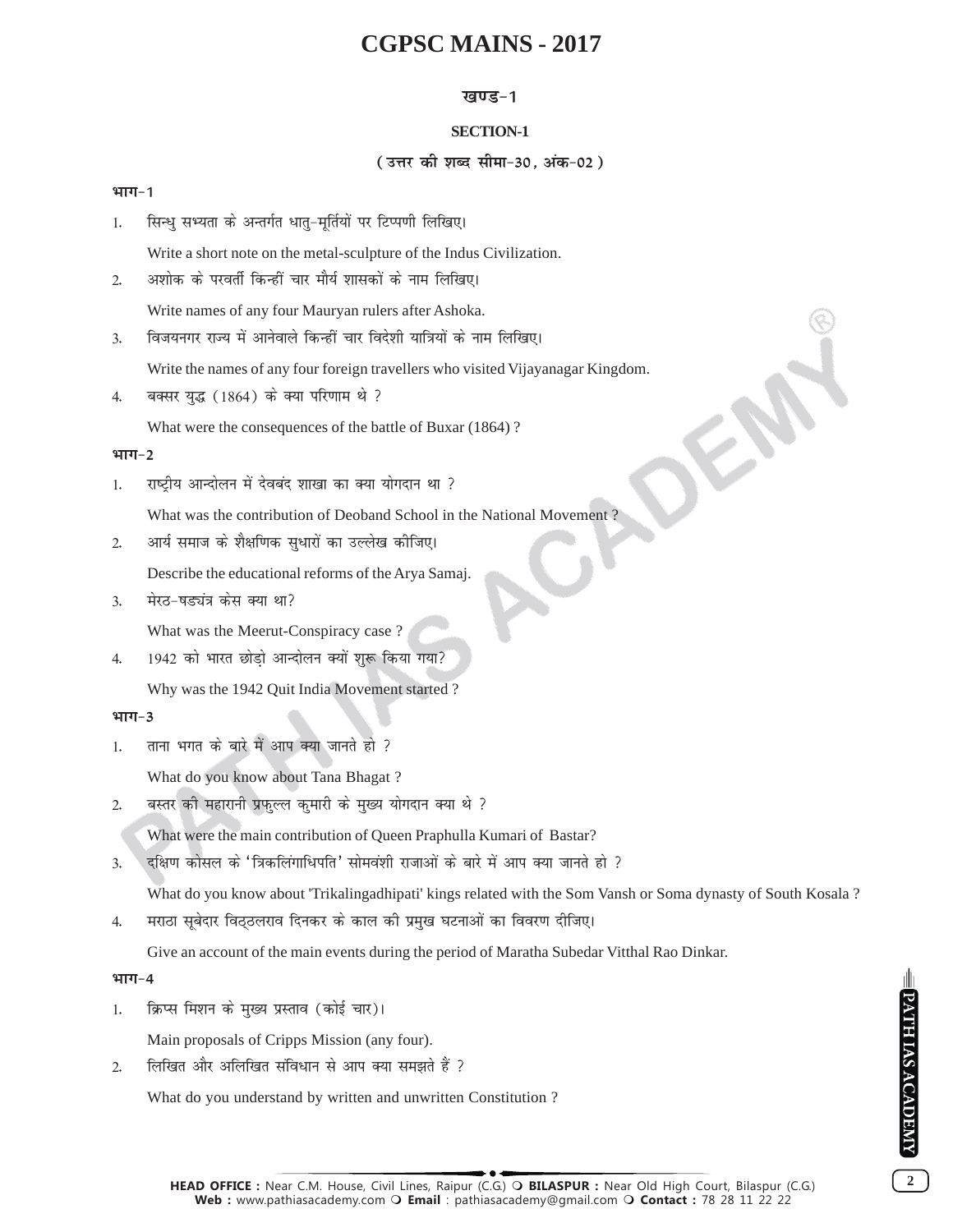3. संसदीय शासन की प्रमुख विशेषताएँ बताइए।

Describe the main features of Parliamentary Government.

4. राज्यपाल को शक्तियाँ (कोई चार)।

Powers of Governor (any four).

#### भाग-5

1. लोक प्रशासन को समझाइए।

Explain Public Administration.

2. ई-शासन का अर्थ स्पष्ट कीजिए।

Clarify the meaning of E-Governance.

3. भारत में नियंत्रक-महालेखापरीक्षक का संविधानिक प्रावधान क्या है ?

What is the Constitutional Provisions of Comptroller and Auditor General ?

4. राज्य सचना आयोग पर एक टीप लिखिए।

Write a note on State Information Commission.

## खण्ड-2

## **SECTION-2**

OEN

## ( उत्तर की शब्द सीमा-60, अंक-04

#### **भाग-1**

5. गुप्तकालीन मन्दिर स्थापत्य की विशेषताएँ उदाहरण सहित लिखिए।

Write the features of Gupta temple architecture with examples.

6. मध्यकालीन भारत में सूफीवाद के योगदान पर प्रकाश डालिए।

Highlight the contribution of Sufism in Medieval India.

## भाग-2

5. काकोरी काण्ड पर एक नोट लिखिए।

Write a note on Kakori Conspiracy.

6. मुस्लिम-लीग एवं कांग्रेस की 16 मई 1946 की कैबिनेट मिशन योजना पर क्या प्रतिक्रियाएँ थी ?

What were the reactions of Muslim-League and Congress on 16th May 1946 Cabinet Mission Plan ?

भाग-3

5. समायण कालीन बस्तर का विवरण दीजिये।

Give an account of Bastar during the period of Ramayan.

6. मध्यप्रांत के प्रशासन के अंतर्गत छत्तीसगढ़ संभाग में 1905 ई. तक भू-क्षेत्रीय परिवर्तन क्या हुए थे ?

What changes took place in the territories of Chhattisgarh division upto 1905 A.D. under the Central Provincial Administration ?

## भाग-4

5. विनियोग विधेयक की व्याख्या कीजिए।

Explain Appropriation Bill.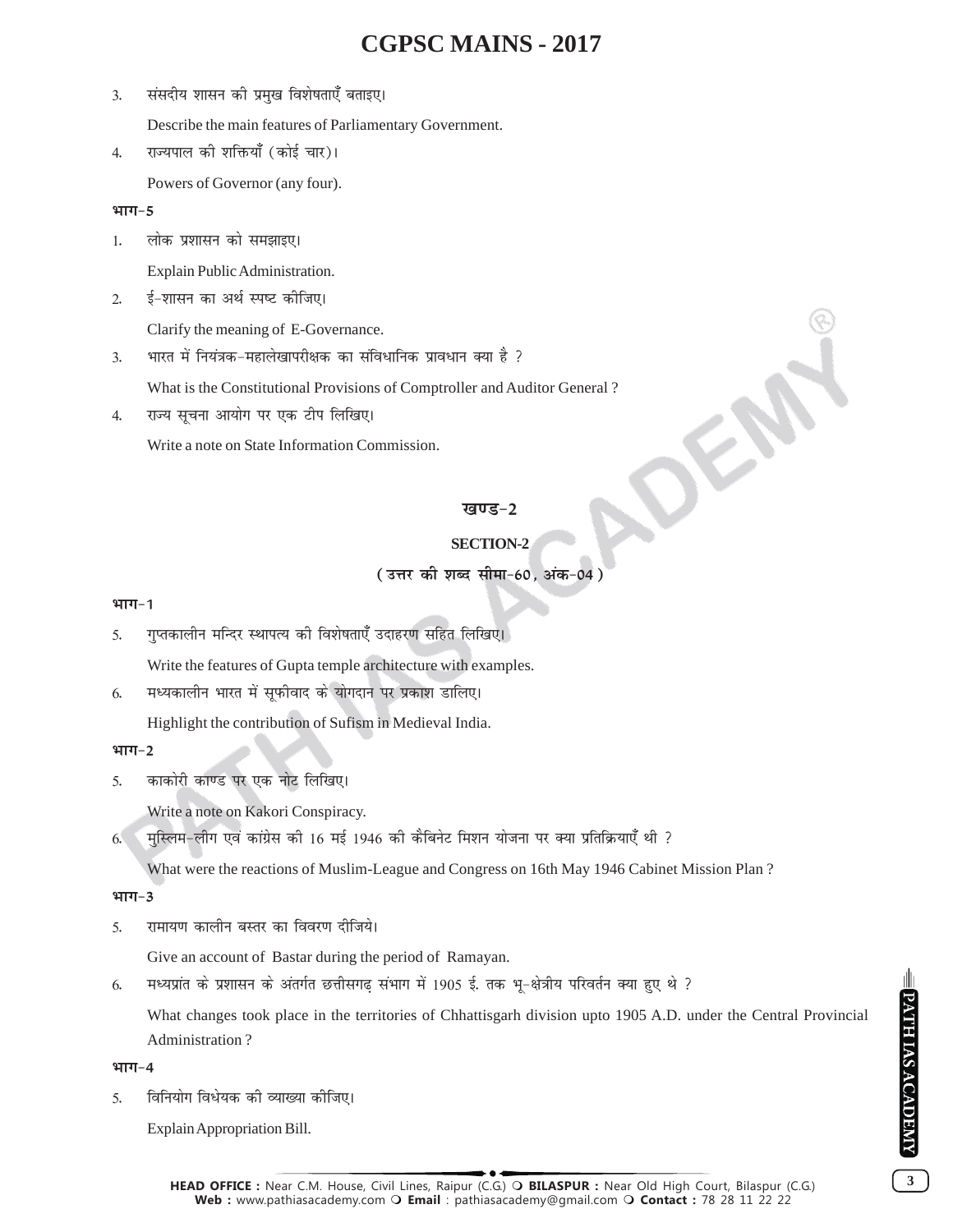6. केन्द्र-राज्य विधायी सम्बंधों का आलोचनात्मक परीक्षण कीजिए।

Critically examine the Centre-State Legislative Relations.

#### भाग-5

- 5. शक्ति पृथक्करण सिद्धांत की विवेचना कीजिए। Describe the theory of Separation of Powers.
- $6.$  विधि का शासन से क्या आशय है ?

What is meant by 'Rule of Law ?

#### **खण्ड-3**

#### **SECTION-3**

#### ( उत्तर की शब्द सीमा-100, अंक-08 )

#### **भाग-1**

7. ब्रिटिश शासनकाल में रेलवे-निर्माण के सकारात्मक तथा नकारात्मक प्रभावों पर प्रकाश डालिए।

Highlight the positive and negative impact of rail-construction under the British rule.

#### भाग-2

7. भारत में वामपंथी आन्दोलन के इतिहास पर प्रकाश डालिए।

Highlight the history of Left Movement in India.

#### भाग-3

7. मंगेली जिले के स्वतंत्रता सेनानी श्री गजाधर साव ने क्या कार्य किये थे ?

What works were done by freedom fighter Gajadhar Sao of Mungeli District ?

#### भाग-4

7. भारत में न्यायिक सक्रियतावाद की समीक्षा कीजिए।

Comment on Judicial Activism in India.

#### भाग-5

7. राज्य बनाम बाजार को समझाइए।

Explain State Vs. Bazar.

## **खण्ड-4**

## **SECTION-4**

( उत्तर की शब्द सीमा-250, अंक-20) (इस खण्ड में विभिन्न भागों से कल 03 प्रश्न दिए जाएंगे। अभ्यर्थी को इनमें से कोई 02 उत्तर देने होंगें)

#### भाग-2

- 8. A) मद्रास प्रेसीडेन्सी के रम्पा क्षेत्र के आदिवासी किसान विद्रोह (1879-80) का विवरण दीजिए।  $(10 + 10=20)$ Give an account of Tribal-Peasant Revolt (1879-80) in the Rampa region of the Madras Presidency.
	- B) गांधी के प्रारम्भिक किसान आन्दोलनों का उल्लेख कीजिए।

Describe the early Peasant Movements led by Gandhi.

**4**